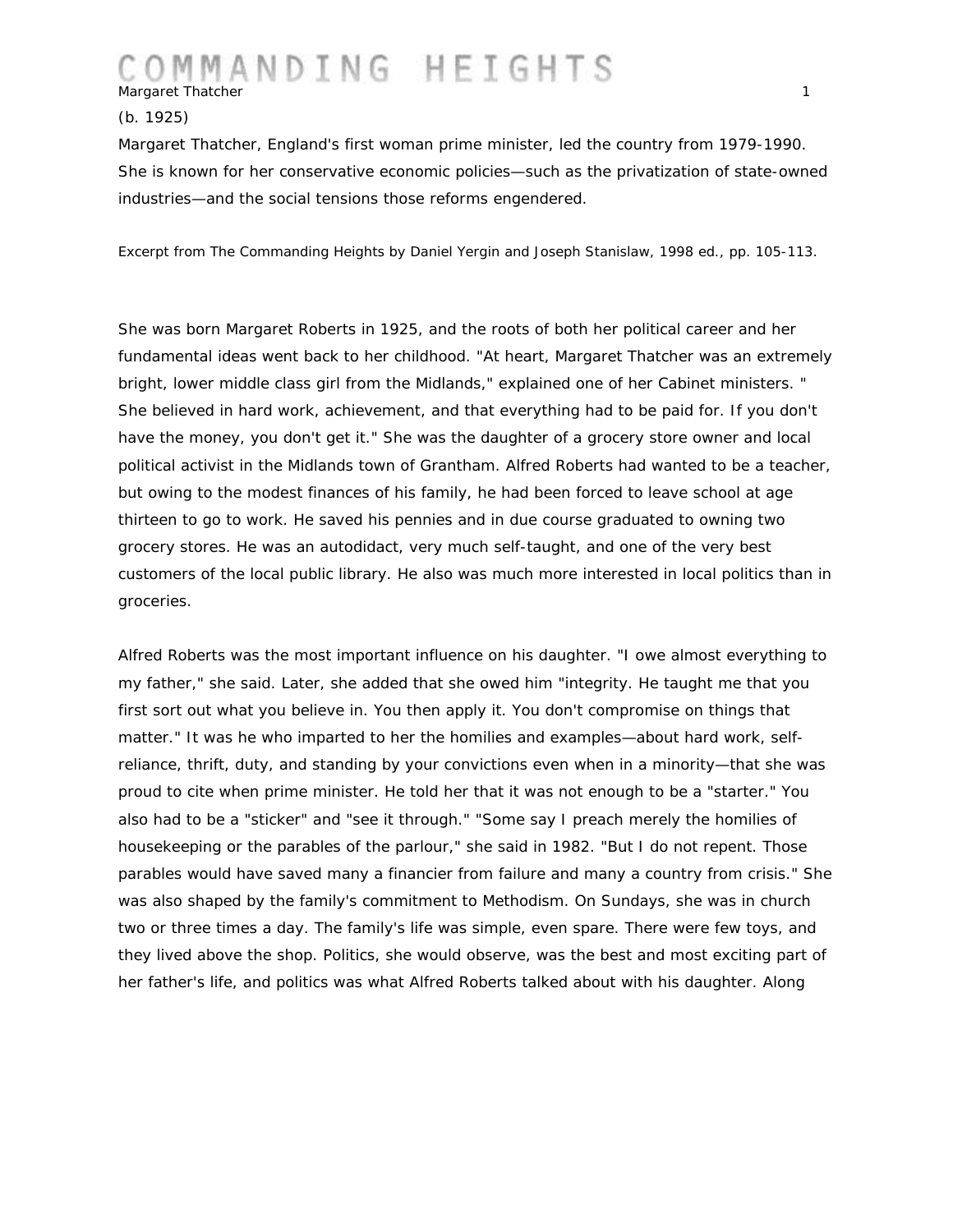with the homilies, he also imparted to her the lasting passion for politics. The first time she worked in a campaign was when she was ten.

Her university years were during World War II, and she came to maturity with an unembarrassed, unabashed patriotism that never left her. The war, not the Depression, was her formative experience.

She went up to Oxford University, where she studied chemistry, although without much conviction. Politics was what compelled her. She ended up president of the Oxford University Conservative Association (although she did not debate in the Oxford Union because women were not yet permitted to join). She had settled on politics as her career. In 1945, she went back to Grantham to campaign for the conservative candidate....

After graduating, she took a job as a research chemist in a plastics factory and then in the research department of the J. Lyons food company, testing cake fillings and ice creams. She had no great interest in being a scientist, but she was determined to support herself away from home. What she really wanted was to be adopted by a parliamentary constituency.

She was given a constituency in the southeast of England that traditionally voted a strong Labor majority. She lost. No one had expected otherwise, and she was very pleased to have had her first shot at Parliament. On the night of her adoption for the seat, she happened to meet a businessman named Denis Thatcher, who ran a family paint and chemical company. They were both interested in politics. And, as she put it, "his professional interest in paint and mine in plastics" gave them further topics of conversation, as "unromantic" a foundation as that might have seemed.

They were married in 1951. Having had her fill of chemistry and cake fillings, she studied for the bar and became a lawyer, specializing in patents and tax. She had already achieved some prominence. As a young Tory woman in 1952, she wrote an article for a Sunday newspaper saying that women should not necessarily feel that they had to stay at home. They could pursue careers—including in Parliament, where there were only seventeen female MPs out of 625. And there was no reason not to shoot high, even in Parliament. "Should a woman arise equal to the task, I say let her have an equal chance with the men for the leading Cabinet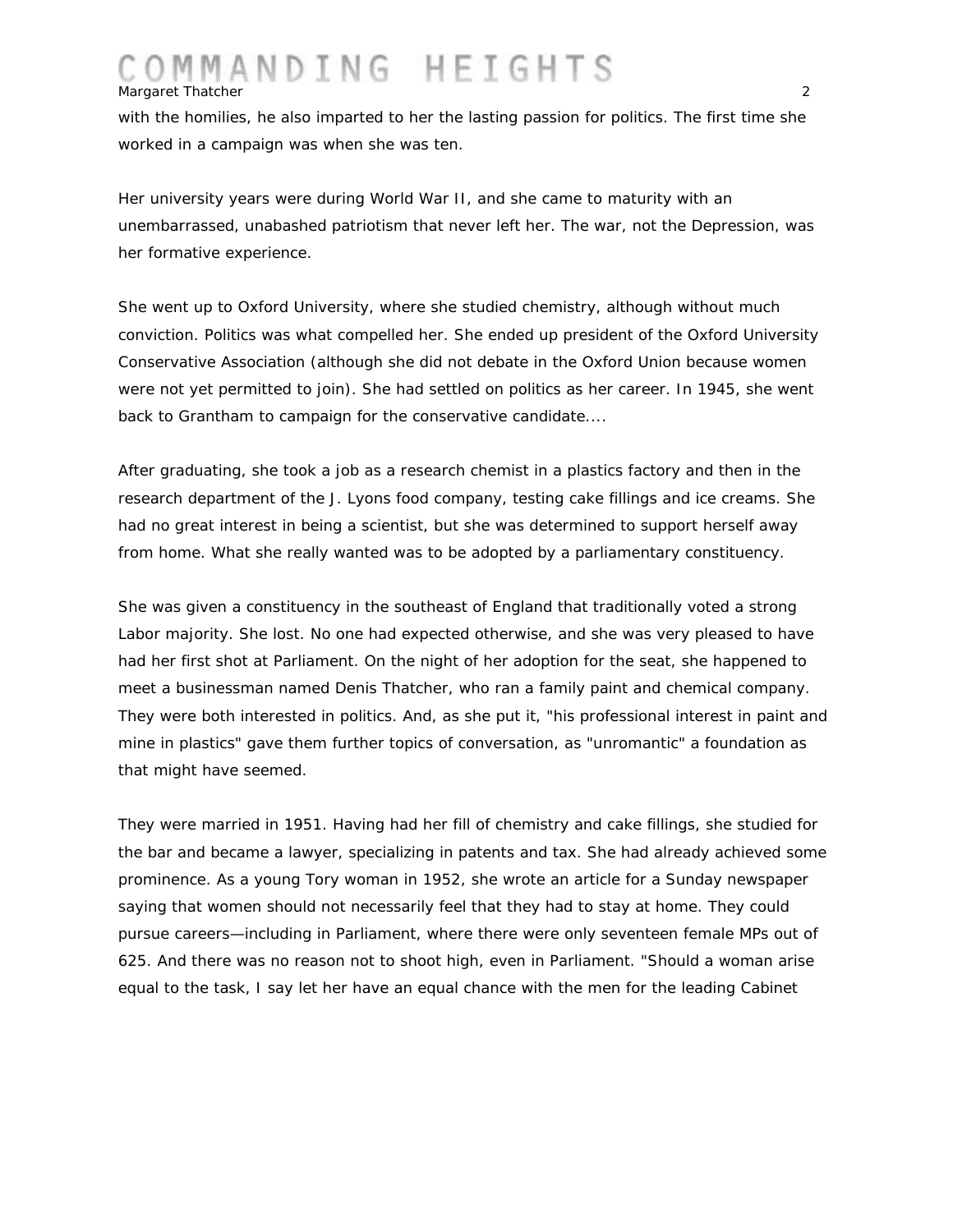posts. Why not a woman Chancellor? Or Foreign Secretary?" In 1959, she was elected to Parliament. She had reached the first rung.

"The natural path to promotion and success at this time," she was to recall, "lay in the center of politics and on the left of the Conservative Party. Above all, the up-and-coming Tory politician had to avoid being 'reactionary.'" Prime Minister Harold Macmillan epitomized it all.... Described as a kind of "New Deal Conservative," he had seen it as his duty to embed the Tory Party firmly in the postwar consensus; and he embraced the welfare state, full employment, and planning—all of which he saw as the "middle way" between the old liberalism, on one side, and socialism and totalitarianism, on the other. His family firm, Macmillans, had published Keynes' most important works... and Macmillan was strongly influenced by Keynes throughout his political career.

Margaret Thatcher subscribed to what she called "the prevailing orthodoxy" and moved further up the rungs. In 1961, Macmillan made her a junior minister, and she dutifully followed him as well as his successor, Alec Douglas-Home.... Then, as part of Edward Heath's team, she became education minister when he led the Conservative Party to victory in 1970. It was only in 1974 that she and Keith Joseph broke with Heath and the mainstream—amid the economic and social crises, electoral defeat, and the struggle over the leadership. But she had already been much influenced by the Institute of Economic Affairs, with which she had worked since the 1960s.

As Leader of the Opposition from 1974 onward, she left no doubt that she was also one of the Conservative Party's most committed free marketers. In the mid-1970s, not long after becoming Leader, she visited the Conservative Party's research department.... She reached into her briefcase and pulled out a book. It was Hayek's *The Constitution of Liberty.* She held it up for all to see. "This," she said sternly, "is what we believe." She slammed it down on the table and then proceeded to deliver a monologue on the ills of the British economy.

[By] 1979, just half a decade after the electoral debacle and her rupture with Heath and traditionalist conservatism, she was prime minister. One of the first things she did was elevate Ralph Harris, the director of the Institute of Economic Affairs, to the House of Lords. "It was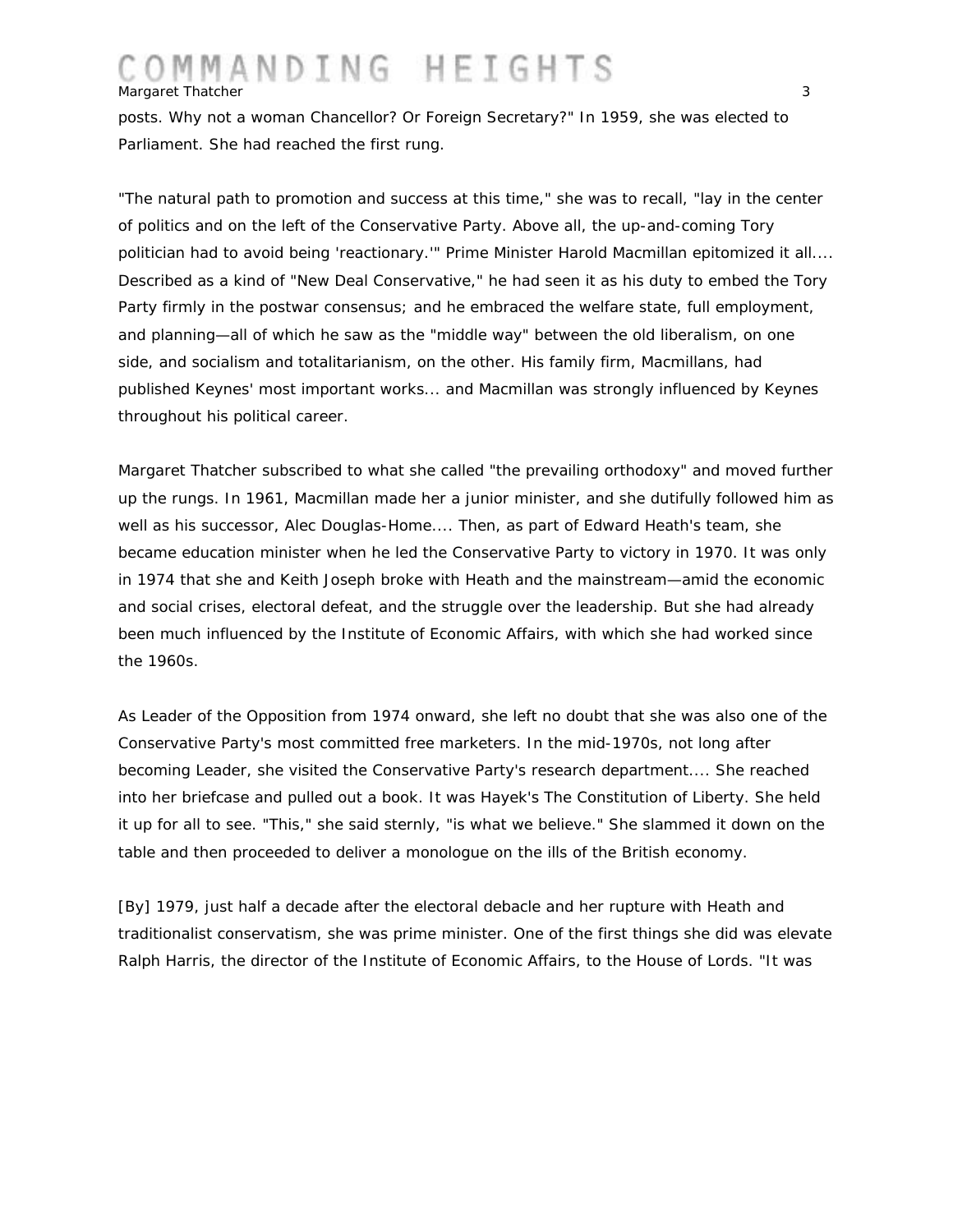primarily your foundation work," she wrote him, "which enabled us to rebuild the philosophy upon which our Party succeeded."

... Margaret Thatcher knew exactly what she thought. Government was doing too much. "We should not expect the state," she declared not long after taking office, "to appear in the guise of an extravagant good fairy at every christening, a loquacious companion at every stage of life's journey, and the unknown mourner at every funeral." She wanted to replace what she called the "Nanny State" and its cradle-to-grave "coddling" with the much more bracing risks and rewards of the "enterprise culture." She liked Edmund Burke's quote that politics was "philosophy in action." But ideas were one thing. Putting them ... into action, translating them into policy amid the immense complexities and contentions of modern government and society—all that was something else. And if judged only by its first three years, the Thatcherite revolution might have been deemed a failure....

The new Tory government that took power in 1979 discovered that it had inherited an even more dire economic situation from Labor than it had anticipated.... Interest rates were 16 percent; inflation was programmed to rise to 20 percent; the government deficit was destined to swell. Enormous pay increases were promised to public-sector workers, a sort of postdated check left behind by the Labor government that would guarantee still-higher inflation. The state-owned companies were insatiably draining money out of the Treasury. To make matters more difficult, Keith Joseph's hopes to convert the Tory Party had been only partly fulfilled. Thatcher was a minority within her own government and did not have control over her Cabinet... but Thatcher knew what she wanted to go after, right from the beginning. "The two great problems of the British economy," she declaimed, "are the monopoly nationalized industries and the monopoly trade unions." To conquer them, she would have to declare war.

Coming to office in the wake of endless strikes, she was forced to focus on the powerful trade unions. Unless the unions could be curbed and a more level playing field instituted' nothing of substance could be accomplished. The government dug itself in, to varying degrees, on a series of strikes. It also got critical legislation through Parliament limiting the ability of unions, sometimes battling among themselves for power, to turn every disagreement into a class war.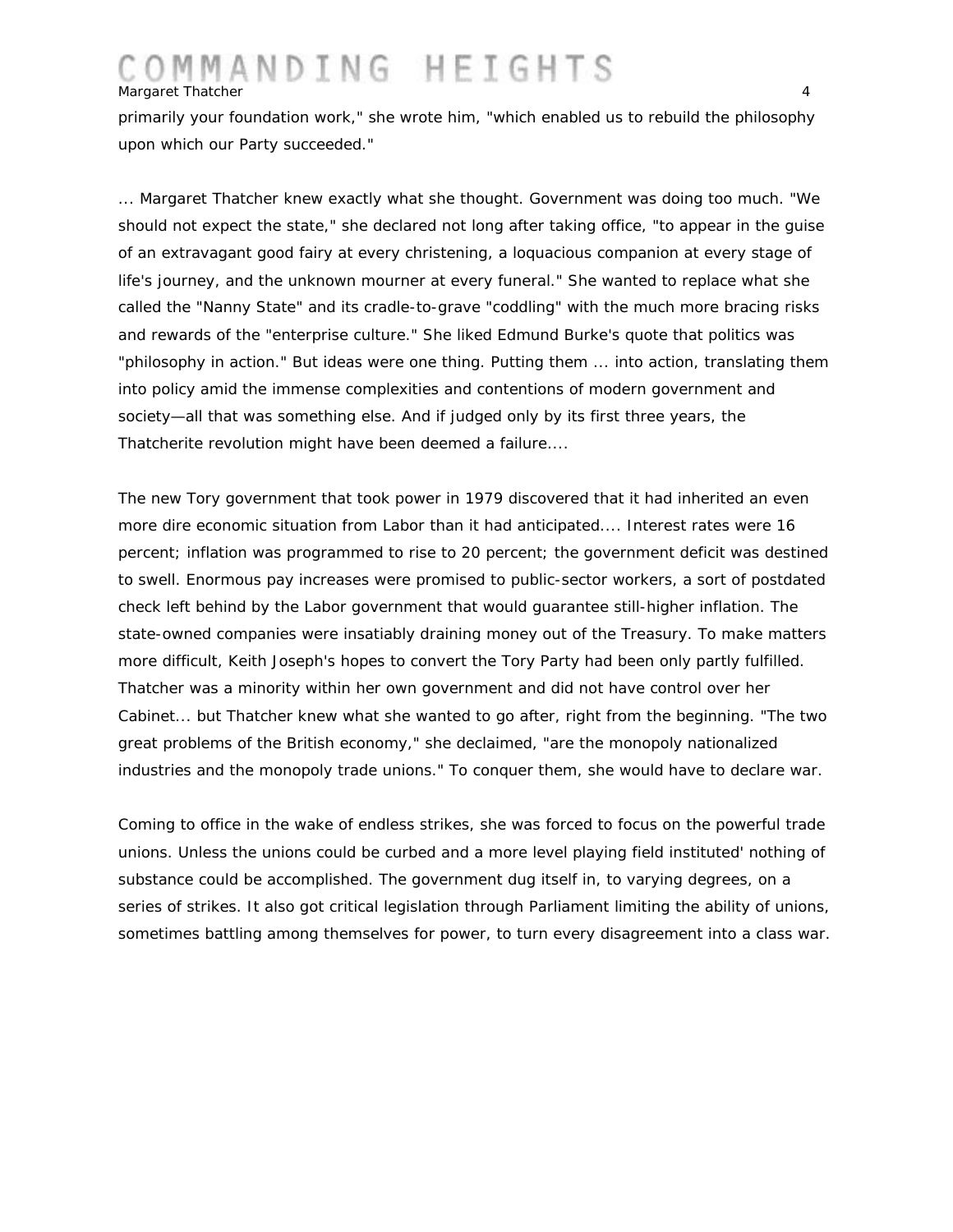# COMMANDING HEIGHTS

### **"The Lady's Not for Turning"**

At the same time, the government also got busy trying to displace Keynesianism with monetarism. Instead of intervening with fiscal policy, the Tory government believed that its main economic job was to ensure a steady growth in the money supply that would be commensurate with economic growth. The traditional Keynesian measures of economic management—employment and output targets—were abandoned in government budgetary documents, in favor of targeting the growth in money circulation in the economy. Huge and immensely controversial cuts were made in government spending, certainly reversing the trend of almost four decades. Yet the immediate results were not economic regeneration. Inflation, already deeply entrenched, was made worse by the oil-price shock of 1979 and the programmed public-sector pay hikes. Unemployment also continued to increase. Joseph's vision did not exactly seem to be working out as he had promised; many more bankrupts than millionaires were being created.

Some of the harshest criticism came from within Thatcher's Cabinet. One of her ministers denounced the entire intellectual agenda, warning that "economic liberalism a la Professor Hayek, because of its starkness and its failure to create a sense of community, is not a safeguard of political freedom but a threat to it."

... Other politicians might well have compromised. Not Thatcher. She was determined...."I am the rebel head of an establishment government," she said proudly....

Yet the clamor for a U-turn, away from the body of ideas that Joseph and she had propounded in the 1970s, grew stronger and stronger. But she would not be budged. At the annual Conservative Party conference in 1980, where many did want a U-turn, Thatcher drew the line. "Turn if you like," she declared. "The lady's not for turning." It would be her most memorable line....

But the economic pain continued to mount. And as it did, her popularity declined. What her supporters saw as her resoluteness, commitment to traditional values, and willingness to speak the truth, her critics viewed as elements of a domineering, adversarial, and sometimes gratuitously uncaring personality....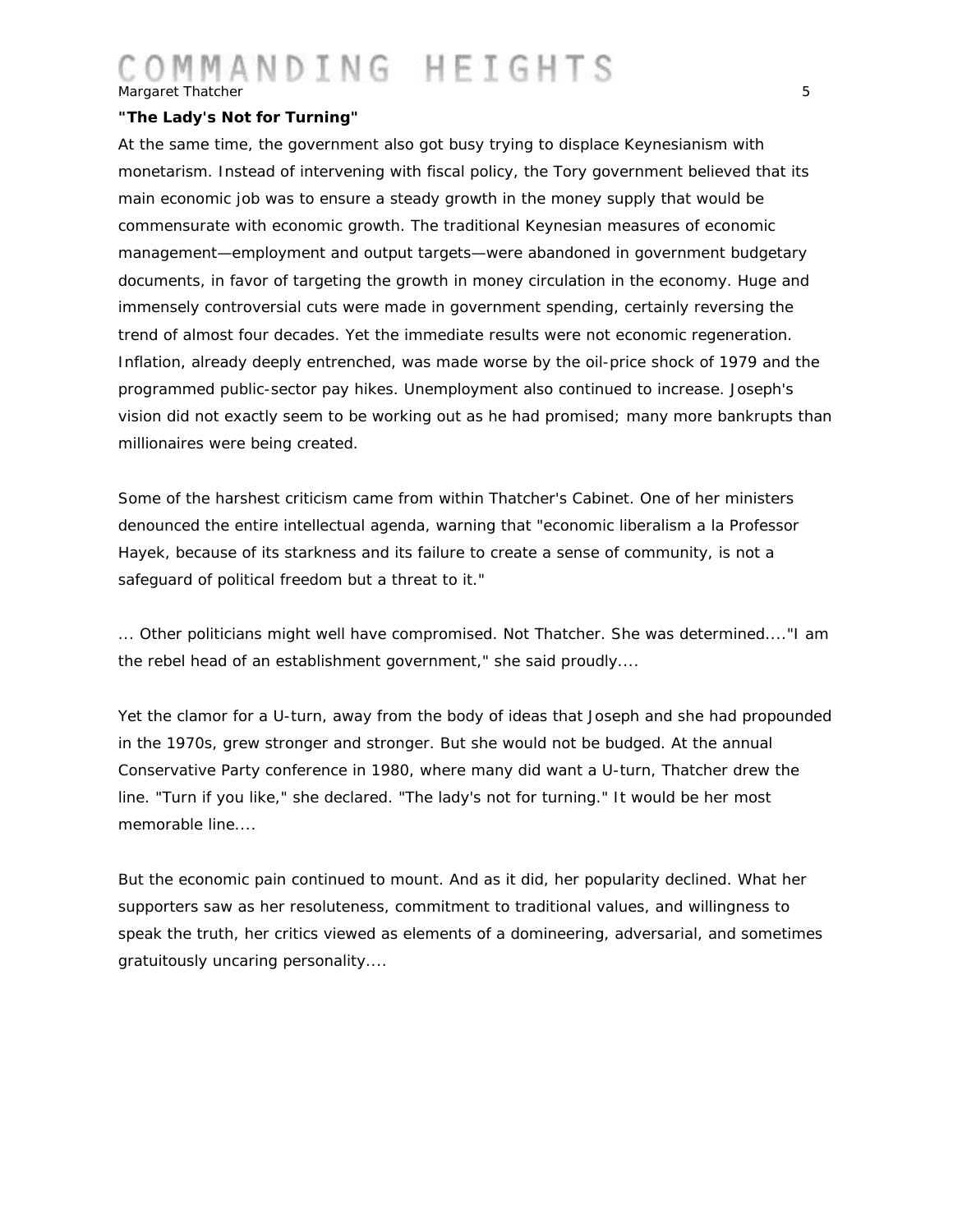The Tories' support in the polls [fell] to 30 percent, and hers, even worse, to 23 percent—she was as unpopular as any prime minister since the start of polling.

Then, on April 2, 1982. Argentinian troops invaded the Falkland Islands in the south Atlantic, some two hundred miles off Argentina's coast. Britain had ruled the rugged islands for 149 years; and something less than two thousand Britons lived there. Argentina had long claimed this bare, uninviting piece of real estate; the brutal military junta that ruled Argentina wanted it back and hardly expected significant resistance. But Thatcher decided that Argentinian aggression could not be allowed to stand. Despite very considerable risks, she dispatched an armada to retake the islands. "I didn't believe in appeasement, and I would not have our people taken over by dictatorship, " she later said.... "Yet had I fed all the factors in a computer—8,000 miles away, winter, problems of supply, their air cover 400 miles away, we had only two aircraft carriers and if one were sunk, three to four weeks after loading soldiers before they could land—the computer would have said don't do it. But we are people of belief."

After several naval battles, a full-scale landing, and three weeks of tough fighting, the Argentinians surrendered. One result was the collapse of the military government in Buenos Aires. The victory also transformed Margaret Thatcher's position at home... and helped set the scene for the Thatcher Revolution. Thatcher herself was no longer an unpopular, almost sectarian figure. She had also ... proved that a woman could be prime minister. But the true test would come with the general election of 1983.... She won with a huge landslide—a 144 seat majority—the largest since the Labor victory that ushered in the "New Jerusalem" in the summer of 1945.

### **The Decisive Battle**

The two victories—in the Falklands and at the polls—now gave Thatcher the opportunity to fight the next war.... The confrontation took the form of a standoff with the National Union of Miners, led by a Marxist militant named Arthur Scargill.

The coal industry, nationalized in 1947, was losing money at a horrendous rate; the government subsidy had risen to \$1.3 billion a year. The industry desperately required rationalization; mines had to be closed and the workforce shrunk if there was to be any hope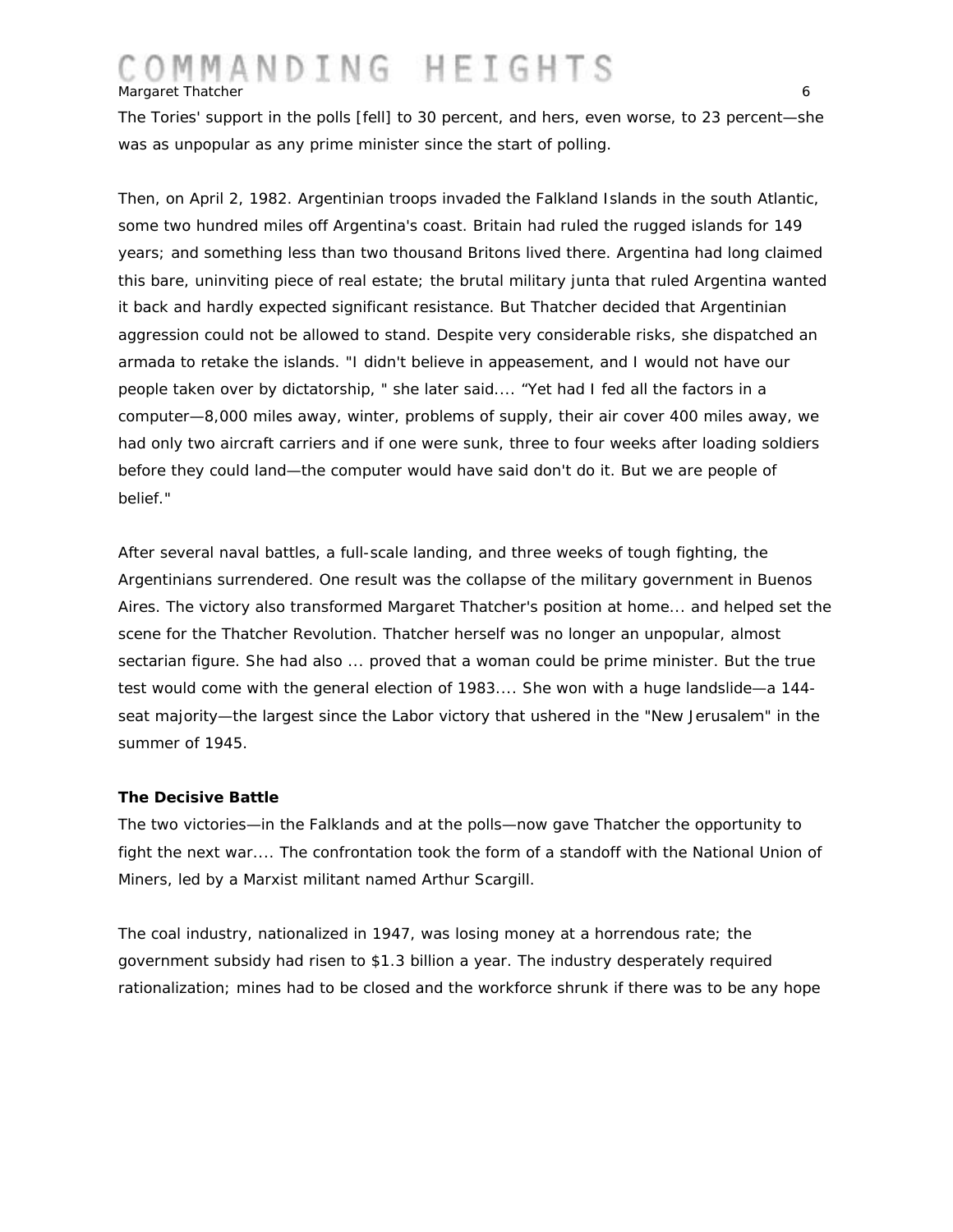### OMMANDING HEIGHTS Margaret Thatcher 7 2002 12:30 12:30 12:30 12:30 12:30 12:30 12:30 12:30 12:30 12:30 12:30 12:30 12:30 12:30 12:30 12:30 12:30 12:30 12:30 12:30 12:30 12:30 12:30 12:30 12:30 12:30 12:30 12:30 12:30 12:30 12:30 12:30 12:30

of revival. Scargill and his militants were unwilling to compromise. Mine pits could not be closed they said, no matter how large the losses. For them, it was not a battle over modernization but a class war.

Thatcher and her colleagues knew, from personal bitter experience, how a coal strike had precipitated the downfall of the Heath government almost exactly a decade earlier.... In preparation for the campaign, Thatcher's generals made certain that the Central Electricity Generating Board began, quite early, to stockpile coal inventories to see itself through a cutoff of new production. There was to be no repetition of the blackouts and power cuts of 1974.

The strike began in March 1984. It was angry and sometimes violent —thousands were arrested during its course. Not only miners who wanted to continue working but also their families were subject to constant intimidation. Police employed mounted cavalry charges to break up mass demonstrations. The strike became an international cause celebre. Social democrats in Western Europe collected money on street corners to support the striking workers. The National Union of Miners solicited funds from Libya's Colonel Qaddafi and received money from the "trade unions" of Soviet-controlled Afghanistan and, apparently, from the Soviet Union itself. Despite the intense pressure and the disruption, the National Coal Board and the government held firm. It took a year, but the strike finally petered out, and in stark contrast to 1974, this time the miners' union capitulated. The government had won. The outcome meant a new era in the basic relationship of labor, management, and government—in short, in how Britain fundamentally worked. The decades of labor protectionism—which had cost the British economy heavily in terms of inflexibility, red ink, and lost economic growth —were over....

The most decisive element of Thatcherism, and the one—along with the philosophy itself—that would have the greatest impact around the world was what was became known as privatization. It represented the sharpest break with the postwar Attlee consensus....

Margaret Thatcher and Keith Joseph... wanted to get the government out of business. To do so, they had to invent a new kind of business, for there were no guidelines in either the developed or the developing world for what they intended.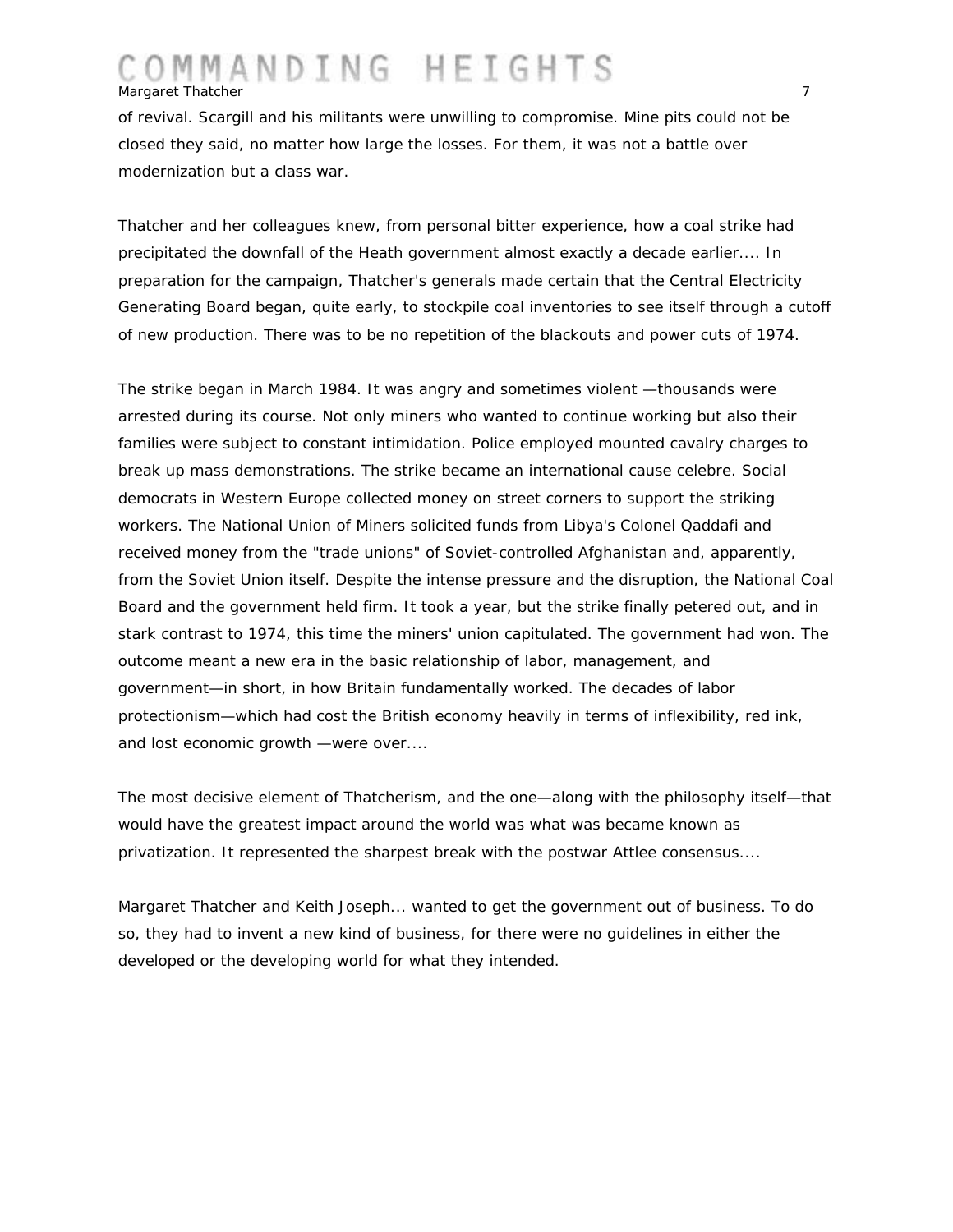... In the late 1960s, a young conservative politician named David Howell [had been] charged with working out a plan, as he put it, "to unravel Britain's huge state sector and at the same time widen capital ownership in British society." Scouring the United States for ideas, he ran across the word privatization in the work of the economic and social theorist Peter Drucker. and he deployed it in a 1969 pamphlet, "A New Style of Government." But then, as Howell put it, the idea lay "dormant," until Joseph and Thatcher picked it up....

Thatcher adopted the concept, because she saw in it something much more than a means to raise revenue for the Treasury or rein in the unions. It was about changing the balance in society. "I wanted to use privatization to achieve my ambition of a capital-owning democracy. This is a state in which people own houses, shares, and have a stake in society, and in which they have wealth to pass on to future generations." Out of that ambition came her fervor....

Ultimately, the Thatcher government was able to carry out a privatization program far bigger than anyone would have expected at the start, and one that pushed back the frontiers of the state. In 1982 and 1984, the government's ownership share in North Sea oil and gas was privatized' creating among other things Enterprise Oil, today one of the world's largest independent oil companies. The government disposed of its share in British Petroleum—acquired by Winston Churchill on the eve of the first world war. Ports and airports were privatized. Heathrow and other airports are now owned and operated by a private company, BAA, which also operates airports in the United States.

The first truly massive privatization was the hiving off of the state telephone system into British Telecom.... British Gas, British Airways, and British Steel followed. Later came British Coal and British Rail. The state-owned water system was privatized in the form of a series of regional water companies. Most massive of all was the breakup of the state-owned electric power monopoly into twelve regional distribution companies,\* three generating companies, and one open-access grid company....

Margaret Thatcher's third electoral victory, in 1987, confirmed that Thatcherism was not an aberration but a change of direction.... But the 1987 victory was also the beginning of the end of an era. The Tory government created a domestic furor by "bashing on" to make a radical change in local taxation in the form of the poll tax. And Thatcher became increasingly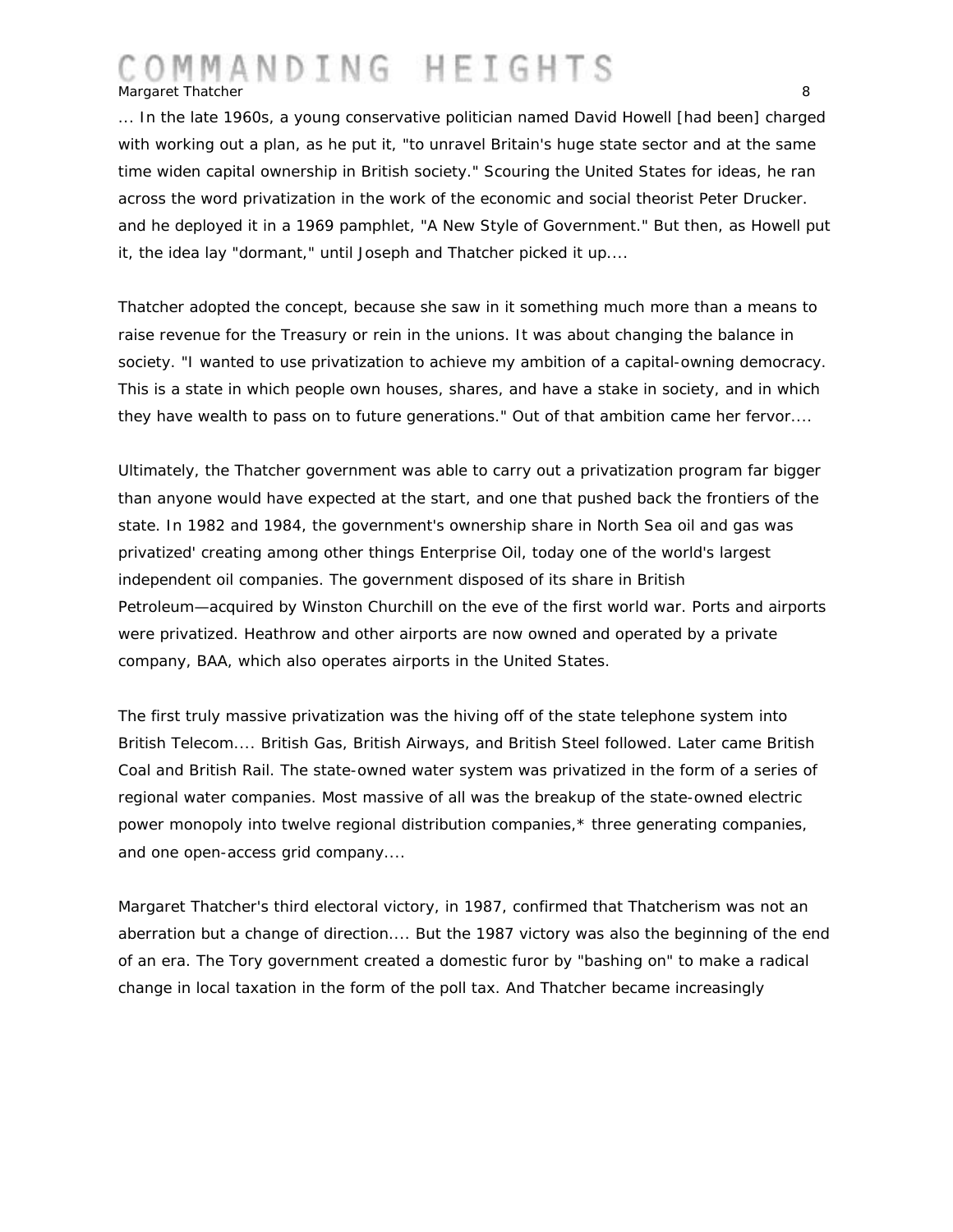nationalistic and angry in her attacks on the moves to strengthen the European Community. She reviled what she saw as a new bureaucratic monster rising up in Brussels that would drain sovereignty away from Westminster. She was particularly enraged about plans to create a single European currency, which, she was convinced, would lead to German hegemony over Europe.

Her strident stance did more than anything else to alienate some of those who had been her most important allies in creating the Thatcherite revolution. They were convinced that Britain should be inside Europe helping to shape it, not sitting outside and attacking it. All of this was made worse by the style of Thatcher's leadership. She appeared to have become increasingly confident of her own opinions, increasingly isolated from other points of view. She showed little willingness to brook opposition, and she humiliated even those who had been closest to her. She had become a divisive figure, not only in national politics but within her own party.

One of Thatcher's closest allies over the years had been Geoffrey Howe, who had served as chancellor in the first four years of her government and as foreign secretary for the next six. Deciding that he was not sufficiently anti-European, she forced him out as foreign secretary, consoling him with the posts of leader of the House of Commons and deputy prime minister. After a little more than a year, he had had enough He could no longer tolerate Thatcher's domineering leadership or what he saw as her crudely nationalistic opposition to the European Community. His resignation speech in November 1990 regretfully but clearly laid out his disagreements.

The speech precipitated a contest for the leadership of the Conservative Party. Thatcher was in Paris when she learned that she had come out at the top of the first ballot but without the required majority.... Warned that she would eventually lose, and anticipating the humiliation that would follow, she withdrew her name from the second ballot. A few days later the new leader of the Conservative Party, John Major, son of a vaudeville entertainer-turnedbusinessman, succeeded her as prime minister.

The Thatcher era was over. She did not go out amid a great outpouring of sentimentality. Her unpopularity extended right across the political spectrum and into a large segment of her own party. She was seen as self-righteous, rigid, and uncaring. Her strength—her convictions—had